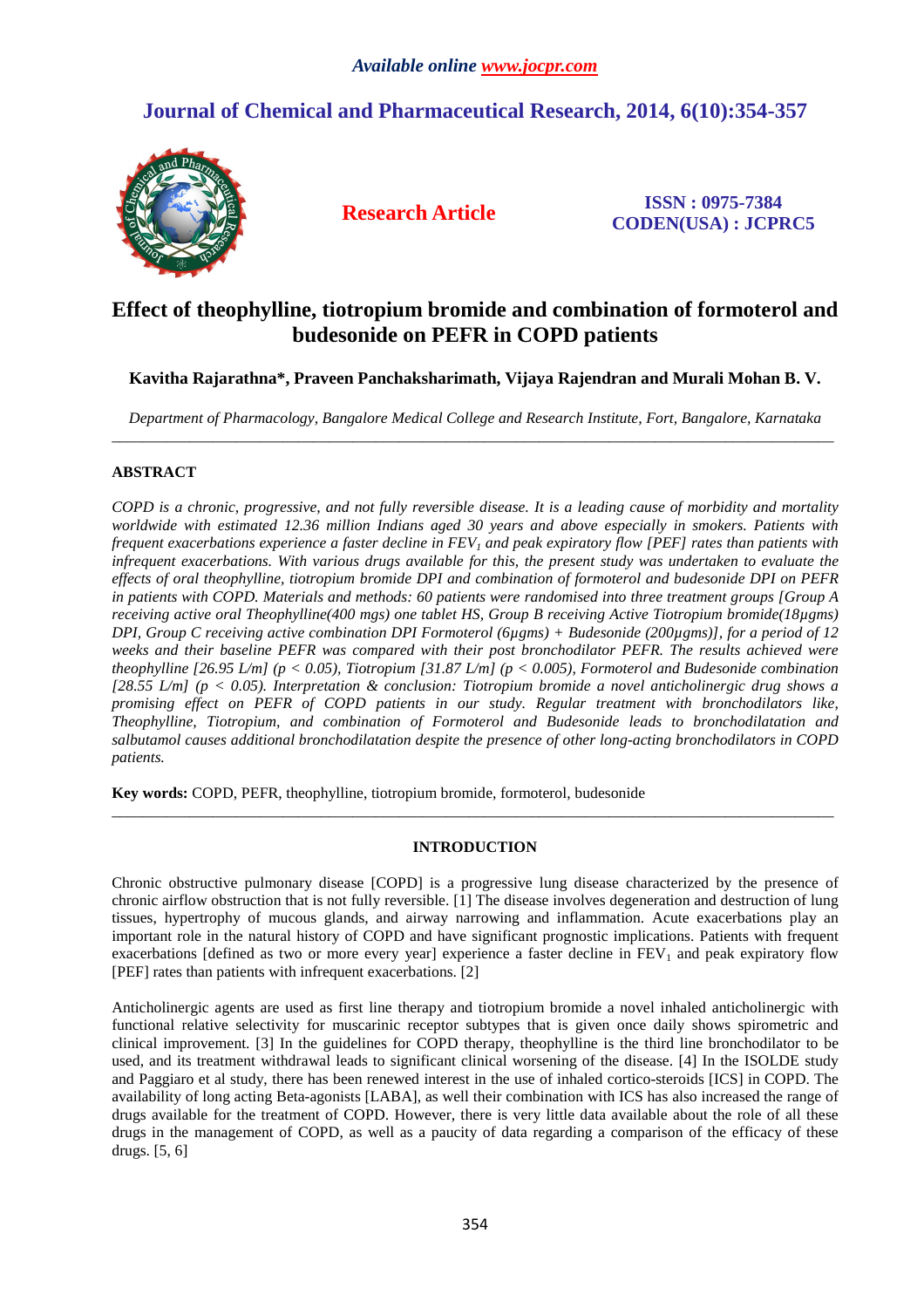The purpose of this randomised, double blind, double dummy parallel group study was to determine the clinical efficacy of oral theophylline, tiotropium bromide DPI and combination of formoterol and budesonide DPI on PEFR in COPD patients.

*\_\_\_\_\_\_\_\_\_\_\_\_\_\_\_\_\_\_\_\_\_\_\_\_\_\_\_\_\_\_\_\_\_\_\_\_\_\_\_\_\_\_\_\_\_\_\_\_\_\_\_\_\_\_\_\_\_\_\_\_\_\_\_\_\_\_\_\_\_\_\_\_\_\_\_\_\_\_*

## **EXPERIMENTAL SECTION**

After obtaining the approval of institution ethics committee, 60 patients of either sex in the age group of 35-75 years with clinical diagnosis of COPD, [non-reversibility to DPI salbutamol 200mcg <12% increase in  $FEV<sub>1</sub>$  or 200mL.] attending medical OPD and in-patients department at Dr B R Ambedkar medical college hospital, Bangalore who gave informed consent were recruited. Patient with h/o Bronchial asthma, allergic rhinitis, atopy, broncheictasis and other chronic respiratory illness, pulmonary tuberculosis, pregnant and lactating women were excluded from the study. After their baseline spirometry they were randomized [simple randomization] into 3 groups for a period of 12 weeks.

**Group A**: Active oral Theophylline(400 mgs) one tablet HS, placebo DPI resembling Tiotropium bromide(18 µgms) and placebo DPI resembling Formoterol(6µgms)+Budesonide (200 µgms) combination.

**Group B**: Active Tiotropium bromide(18µgms) DPI, placebo resembling oral Theophylline(400mgs) and placebo resembling DPI Formoterol (6µgms) +Budesonide (200µgms) combination.

**Group C:** Active combination DPI Formoterol (6µgms)+Budesonide (200µgms), placebo resembling oral Theophylline (400mgs) and placebo resembling DPI Tiotropium bromide(6µgms).

**Statistical Analysis:** Descriptive data that include Mean, Standard Deviation, and range value were found for each group and used for analysis. Student paired t- test has been used to find the significance using SPSS 11.0 & Systat 8.0 Statistical software.

#### **RESULTS**

Out of 60 subjects enrolled, 46 subjects completed the study with 14 dropouts: 5 out of 16 [31.11%], 4 out of 22 [18.18%], 5 out of 22 [22.7 %] from group A, B & C respectively. It was not possible to ascertain the reasons for the dropouts.

#### **Table 1: Baseline Characteristics**

| <b>BASELINE DEMOGRAPHICS</b> | <b>MEAN [SD]</b> |
|------------------------------|------------------|
| Age yrs mean [range]         | 60.64 [7.67]     |
| Height [cms]                 | 161.42           |
| Weight [kgs]                 | 51.89            |
| Mean PEF                     | 165.41 [105.23]  |

#### **Table 2: Comparison of PEFR between three groups**

|                                 | Theophylline       |               | Tiotropium bromide |              | Formoterol & Budesonide |               |
|---------------------------------|--------------------|---------------|--------------------|--------------|-------------------------|---------------|
| <b>PEFR</b>                     | [Mean $\pm$ SD]    |               | [Mean $\pm$ SD]    |              | [Mean $\pm SD$ ]        |               |
|                                 | <b>Baseline</b>    | 12 weeks      | <b>Baseline</b>    | 12 weeks     | Baseline                | 12 weeks      |
| Predicted                       | $406.69 \pm 22.58$ |               | 399.85±16.74       |              | 398.64±25.65            |               |
| Pre-bronchodilator              | 194.07±119.88      | 210.49±106.70 | 122.59+49.15       | 143.83+45.44 | 176.75 ± 99.55          | 188.44±112.61 |
| Post-bronchodilator             | 198.26±107.63      | 221.02±115.91 | 137.10±32.69       | 154.46±52.49 | 190.78±98.94            | 205.30±121.75 |
| P value                         | $P=0.044$          |               | $P=0.004$          |              | $P=0.028$               |               |
| Pre values as a % of Predicted  | 47.71              | 51.76         | 30.66              | 35.97        | 47.27                   | 46.27         |
| Post values as a % of Predicted | 48.75              | 54.35         | 34.29              | 38.63        | 47.86                   | 51.5          |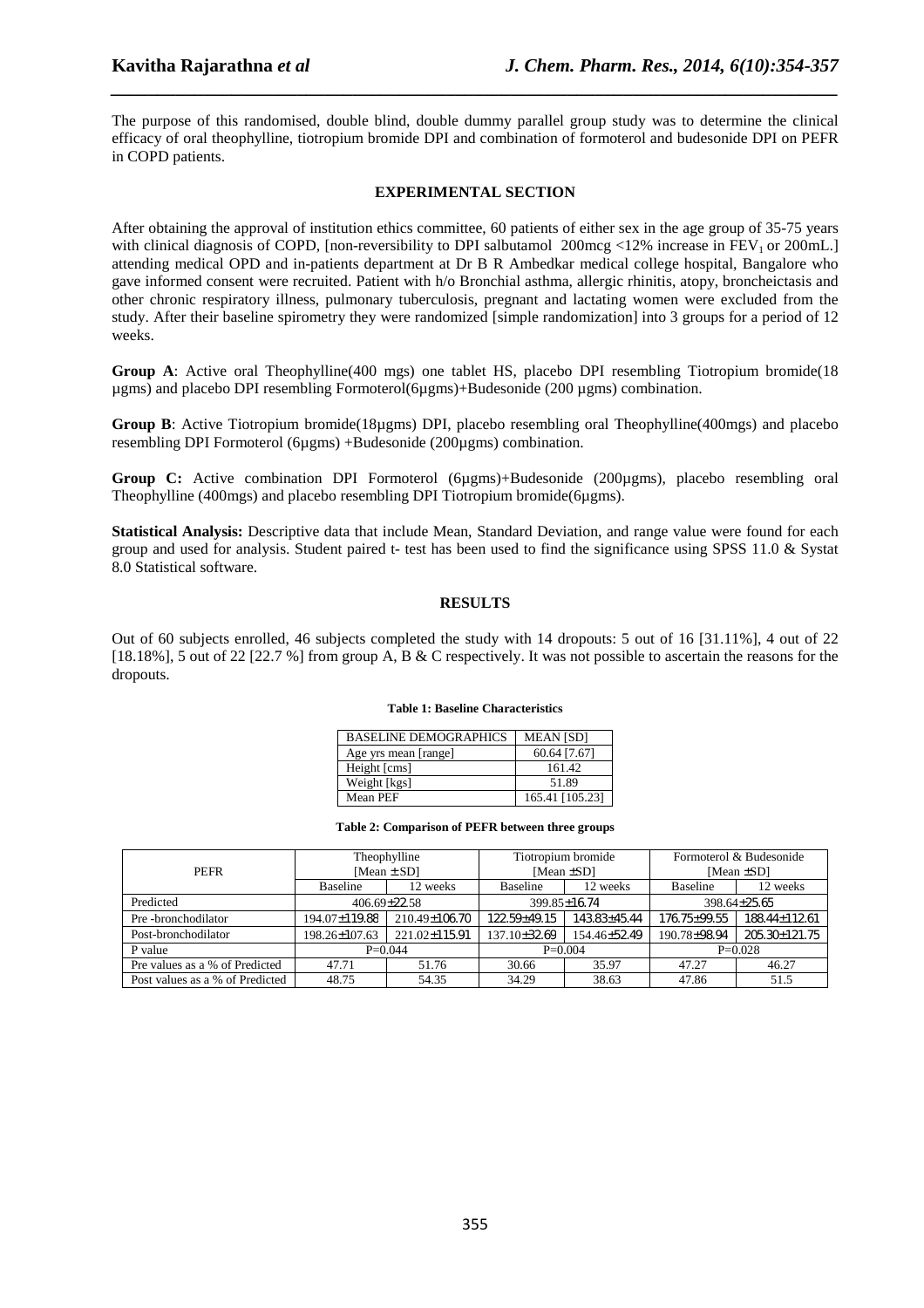

*\_\_\_\_\_\_\_\_\_\_\_\_\_\_\_\_\_\_\_\_\_\_\_\_\_\_\_\_\_\_\_\_\_\_\_\_\_\_\_\_\_\_\_\_\_\_\_\_\_\_\_\_\_\_\_\_\_\_\_\_\_\_\_\_\_\_\_\_\_\_\_\_\_\_\_\_\_\_* **Graph 1: Comparison of PEFR between three groups** 

The mean pre-bronchodilator PEFR improved little in group A from 194.07 L/m at baseline to 210.49 L/m at end of 12weeks. Post bronchodilator values however improved from 198.26 at baseline to 221.02 L/min at end of 12 weeks. The maximum improvement achieved by theophylline, was computed as the difference between mean baseline pre-bronchodilator PEFR value and mean 12 week post bronchodilator PEFR value as 26.95L/m (p < 0.05).

In group B, the mean pre-bronchodilator PEFR improved from 122.59 L/m at baseline to 143.83 L/m at 12weeks. Post bronchodilator values however improved from 137.10 L/m at baseline to 154.46 L/m at 12 weeks. The maximum improvement achieved by Tiotropium, was computed as the difference between mean baseline prebronchodilator PEFR value and mean 12 week post bronchodilator PEFR value as  $31.87 \text{ L/m}$ . ((p < 0.005)) which was highly significant. In group C, the mean pre-bronchodilator PEFR improved, from 176.75 L/m at baseline to 188.44 L/m at 12 weeks. Post bronchodilator values however improved from 190.78 L/m at baseline to 205.30 L/m at 12 weeks. The maximum improvement achieved by Formoterol and Budesonide, was computed as the difference between mean PEFR baseline pre-bronchodilator value and mean PEFR 12 week post bronchodilator value as 28.55 L/m. (( $p < 0.05$ ) which was significant (Table 2 & Graph 1)

#### **DISCUSSION AND CONCLUSION**

In this study, 46 of 60 subjects completed the study with total of 14 dropouts. The reasons for the dropout could not be found out as they failed to turn up for the follow up. But the excess of drop-outs from the theophylline group suggests that the adverse effects due to theophylline may be responsible. High drop-out rates have been noted in ZuWallack et al study [7], 44% of patients withdrew from the study due to adverse events related to theophylline. Kerstiens et al [8] in a meta-analysis, reports that people receiving theophylline were twice as likely to discontinue treatment as those taking placebo. In our study, the theophylline group, even while producing effective bronchodilatation, it produced uncomfortable adverse effects like gastritis, abdominal distension and palpitation which could be the cause for the high drop-out rate. This may translate in the clinical setting to poor compliance. In the theophylline group, mean PEFR improved by 27 L/m at end of 12weeks that is only 7% of predicted where as Motokazu Kato et al showed an increase of >10% [9] and Chrystyn and colleagues[10] observed PEFR changed only slightly [13%]. In the Tiotropium group the mean PEFR increased by 31.87L/m i.e by 8% of predicted. Vincken et al has shown significant increase in the PEFR with tiotropium in their study conducted for a period of 1 year. [11] Tiotropium a novel inhaled anticholinergic with once daily administration has shown spirometric benefits on PEFR in our study. The adverse effects noted in this group were dry mouth and constipation. In the Formoterol and Budesonide combination group the mean PEFR increased by 28.55L/m at end of 12 weeks i.e. 4.23% of predicted. In the studies of Szafranski et al.[12] and Calverley et al.[13] the PEFR was 24L/min. and 18L/min. respectively, whereas in our study it went up to 28.55L/min. The adverse effects in this group was candidiasis, leg cramps and headache.